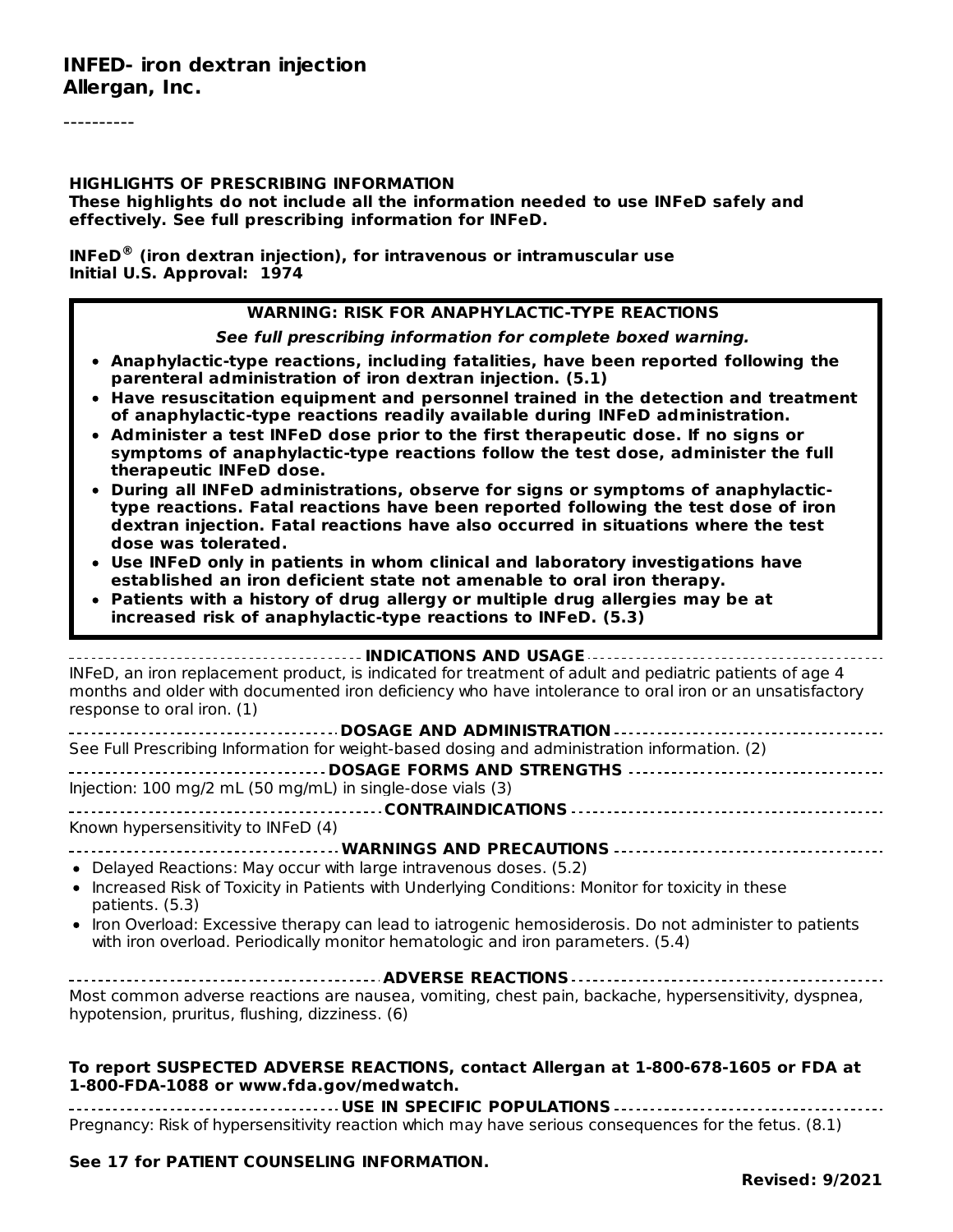#### **FULL PRESCRIBING INFORMATION: CONTENTS\***

**WARNING: RISK FOR ANAPHYLACTIC-TYPE REACTIONS**

- **1 INDICATIONS AND USAGE**
- **2 DOSAGE AND ADMINISTRATION**
	- **2.1 Important Pre-Treatment Information**
	- **2.2 Recommended Dosage for Iron Deficiency Anemia**
	- **2.3 Recommended Dosage of Iron Replacement for Blood Loss**

**Revised: 9/2021**

- **2.4 Administration**
- **3 DOSAGE FORMS AND STRENGTHS**
- **4 CONTRAINDICATIONS**
- **5 WARNINGS AND PRECAUTIONS**
	- **5.1 Hypersensitivity Reactions**
	- **5.2 Delayed Reactions**
	- **5.3 Increased Risk of Toxicity in Patients with Underlying Conditions**
	- **5.4 Iron Overload**
- **6 ADVERSE REACTIONS**
- **7 DRUG INTERACTIONS**
- **7.1 Drug/Laboratory Test Interactions**
- **8 USE IN SPECIFIC POPULATIONS**
	- **8.1 Pregnancy**
	- **8.2 Lactation**
	- **8.4 Pediatric Use**
- **10 OVERDOSAGE**
- **11 DESCRIPTION**
- **12 CLINICAL PHARMACOLOGY**
	- **12.1 Mechanism of Action**
	- **12.2 Pharmacodynamics**
	- **12.3 Pharmacokinetics**
- **13 NONCLINICAL TOXICOLOGY**

## **13.1 Carcinogenesis, Mutagenesis, Impairment of Fertility**

- **16 HOW SUPPLIED/STORAGE AND HANDLING**
	- **16.1 How Supplied**
	- **16.2 Stability and Storage**

### **17 PATIENT COUNSELING INFORMATION**

\* Sections or subsections omitted from the full prescribing information are not listed.

### **FULL PRESCRIBING INFORMATION**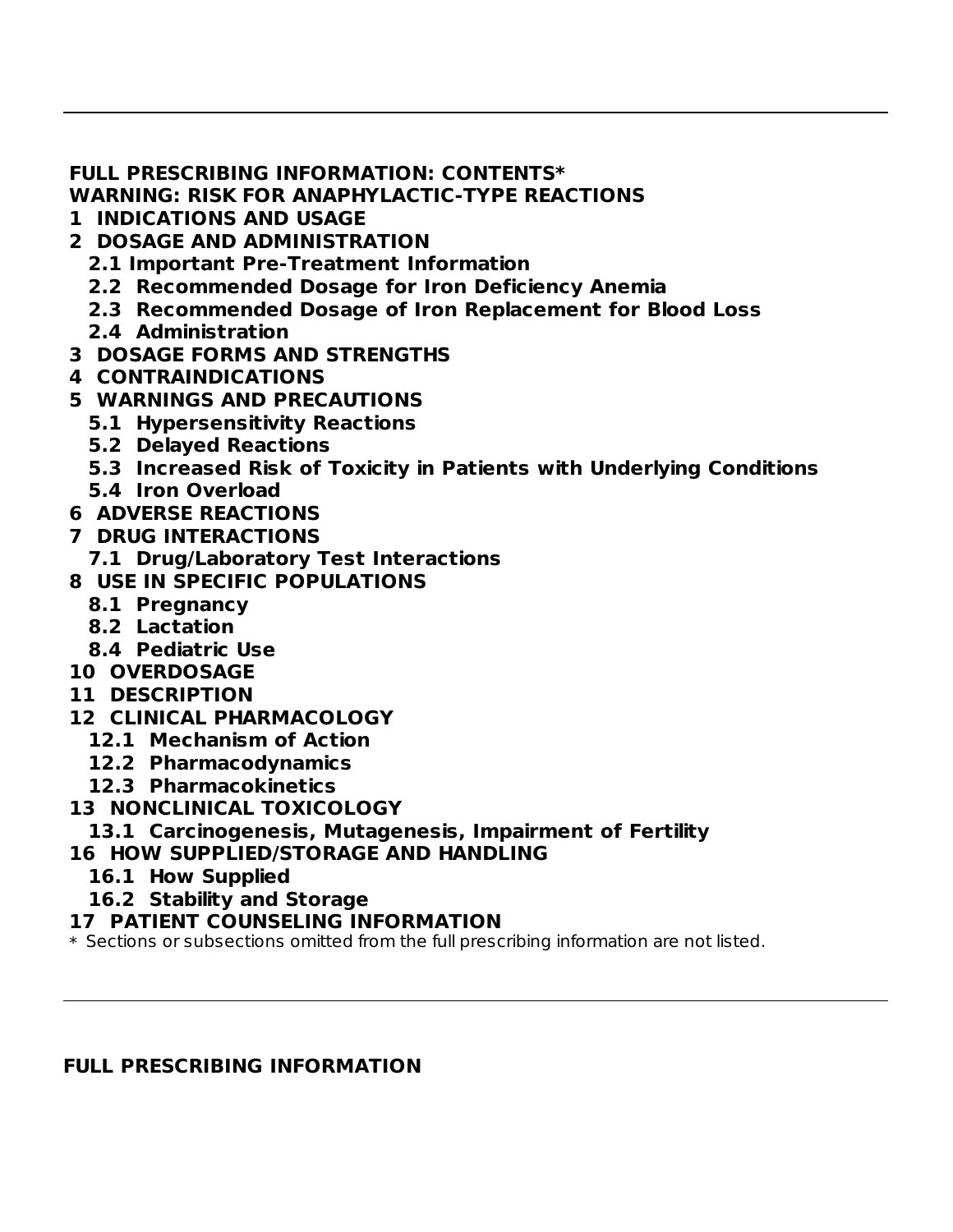# **WARNING: RISK FOR ANAPHYLACTIC-TYPE REACTIONS**

**Anaphylactic-type reactions, including fatalities, have been reported following the parenteral administration of iron dextran injection.**

- **Have resuscitation equipment and personnel trained in the detection and treatment of anaphylactic-type reactions readily available during INFeD administration.**
- **Administer a test INFeD dose prior to the first therapeutic dose. If no signs or symptoms of anaphylactic-type reactions follow the test dose, administer the full therapeutic INFeD dose.**
- **During all INFeD administrations, observe for signs or symptoms of anaphylactic-type reactions. Fatal reactions have been reported following the test dose of iron dextran injection. Fatal reactions have also occurred in situations where the test dose was tolerated.**
- **Use INFeD only in patients in whom clinical and laboratory investigations have established an iron deficient state not amenable to oral iron therapy.**
- **Patients with a history of drug allergy or multiple drug allergies may be at increased risk of anaphylactic-type reactions to INFeD.**

# **1 INDICATIONS AND USAGE**

INFeD is indicated for treatment of adult and pediatric patients of age 4 months and older with documented iron deficiency who have intolerance to oral iron or have had an unsatisfactory response to oral iron.

# **2 DOSAGE AND ADMINISTRATION**

# **2.1 Important Pre-Treatment Information**

Discontinue administration of any iron-containing products prior to administration of INFeD.

Assess baseline hematologic (hemoglobin and hematocrit) and iron storage parameters (serum iron, total iron binding capacity, and percent saturation of transferrin) to monitor response to therapy.

Administer a test dose of INFeD prior to administration of therapeutic dose [see Dosage] and Administration (2.4)].

# **2.2 Recommended Dosage for Iron Deficiency Anemia**

Calculate the INFeD dose based upon Table 1 and formulas below. Continue INFeD until hemoglobin is within the normal range and iron stores are replete.

Administer daily doses of no more than 2 mL of INFeD until the total required dose is administered. Monitor response to therapy by evaluating hematologic parameters (hemoglobin and hematocrit) and iron storage parameters (serum iron, total iron binding capacity, and percent saturation of transferrin). Iron storage parameters may improve prior to hematologic parameters. Serum ferritin may not be an accurate measure of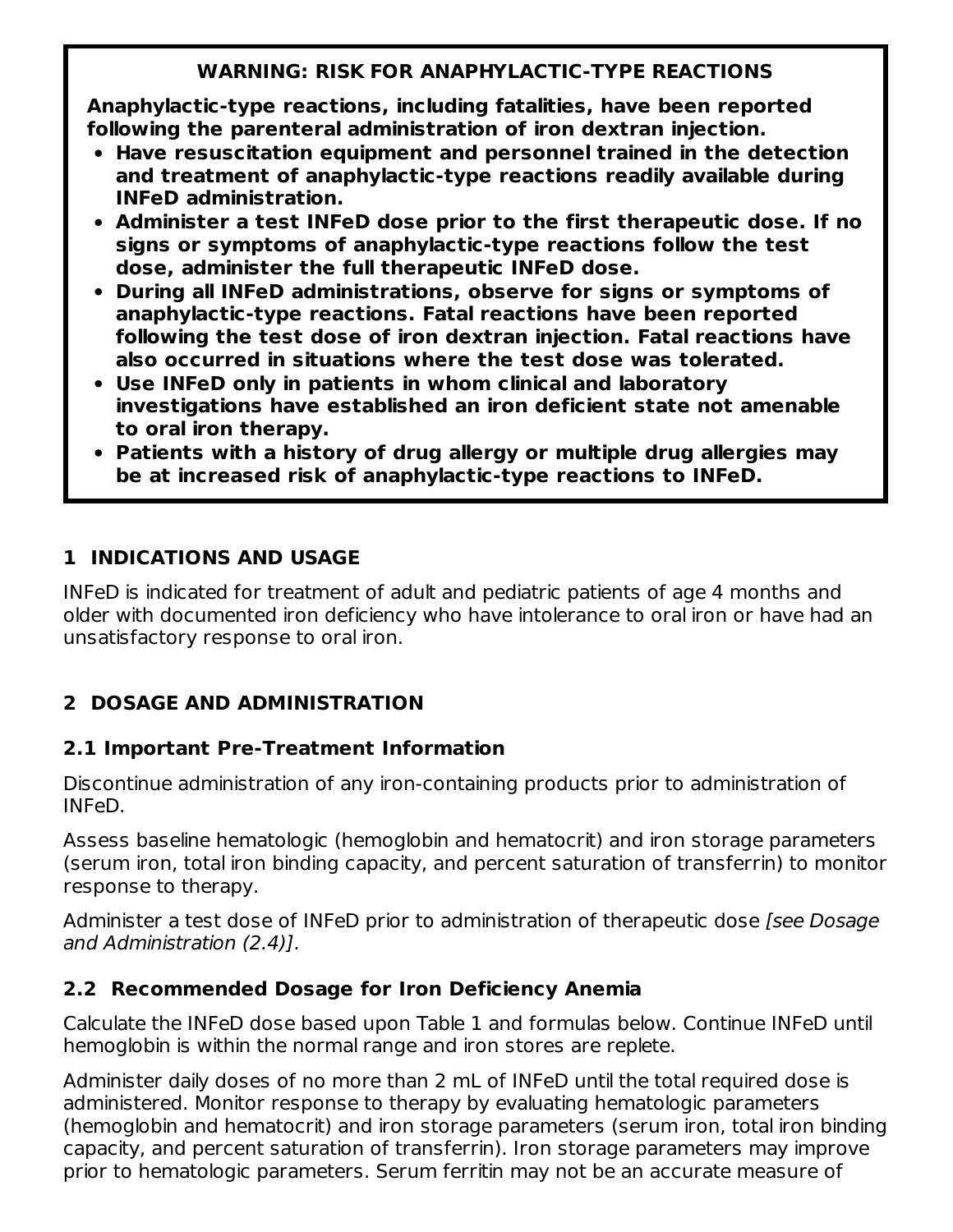body iron stores in patients on chronic dialysis.

| <b>PATIENT</b><br><b>LEAN BODY</b><br><b>WEIGHT</b> |              | <b>Recommended Volume</b><br>(mL) of INFeD Based on Observed Hemoglobin |                                   |             |             |                |                |             |               |  |  |
|-----------------------------------------------------|--------------|-------------------------------------------------------------------------|-----------------------------------|-------------|-------------|----------------|----------------|-------------|---------------|--|--|
| kg                                                  | $\mathbf{I}$ | 3<br>(g/dL)                                                             | $\overline{\mathbf{4}}$<br>(g/dL) | 5<br>(g/dL) | 6<br>(g/dL) | 7<br>(g/dL)    | 8<br>(g/dL)    | 9<br>(g/dL) | 10<br>(g/dL)  |  |  |
| 5                                                   | 11           | 3                                                                       | 3                                 | 3           | 3           | 2              | 2              | 2           | 2             |  |  |
| 10                                                  | 22           | $\overline{7}$                                                          | 6                                 | 6           | 5           | 5              | 4              | 4           |               |  |  |
| 15                                                  | 33           | 10                                                                      | 9                                 | 9           | 8           | $\overline{7}$ | $\overline{7}$ | 6           | $\frac{3}{5}$ |  |  |
| 20                                                  | 44           | 16                                                                      | 15                                | 14          | 13          | 12             | 11             | 10          | 9             |  |  |
| 25                                                  | 55           | 20                                                                      | 18                                | 17          | 16          | 15             | 14             | 13          | 12            |  |  |
| 30                                                  | 66           | 23                                                                      | 22                                | 21          | 19          | 18             | 17             | 15          | 14            |  |  |
| 35                                                  | 77           | 27                                                                      | 26                                | 24          | 23          | 21             | 20             | 18          | 17            |  |  |
| 40                                                  | 88           | 31                                                                      | 29                                | 28          | 26          | 24             | 22             | 21          | 19            |  |  |
| 45                                                  | 99           | 35                                                                      | 33                                | 31          | 29          | 27             | 25             | 23          | 21            |  |  |
| 50                                                  | 110          | 39                                                                      | 37                                | 35          | 32          | 30             | 28             | 26          | 24            |  |  |
| 55                                                  | 121          | 43                                                                      | 41                                | 38          | 36          | 33             | 31             | 28          | 26            |  |  |
| 60                                                  | 132          | 47                                                                      | 44                                | 42          | 39          | 36             | 34             | 31          | 28            |  |  |
| 65                                                  | 143          | 51                                                                      | 48                                | 45          | 42          | 39             | 36             | 34          | 31            |  |  |
| 70                                                  | 154          | 55                                                                      | 52                                | 49          | 45          | 42             | 39             | 36          | 33            |  |  |
| 75                                                  | 165          | 59                                                                      | 55                                | 52          | 49          | 45             | 42             | 39          | 35            |  |  |
| 80                                                  | 176          | 63                                                                      | 59                                | 55          | 52          | 48             | 45             | 41          | 38            |  |  |
| 85                                                  | 187          | 66                                                                      | 63                                | 59          | 55          | 51             | 48             | 44          | 40            |  |  |
| 90                                                  | 198          | 70                                                                      | 66                                | 62          | 58          | 54             | 50             | 46          | 42            |  |  |
| 95                                                  | 209          | 74                                                                      | 70                                | 66          | 62          | 57             | 53             | 49          | 45            |  |  |
| 100                                                 | 220          | 78                                                                      | 74                                | 69          | 65          | 60             | 56             | 52          | 47            |  |  |
| 105                                                 | 231          | 82                                                                      | 77                                | 73          | 68          | 63             | 59             | 54          | 50            |  |  |
| 110                                                 | 242          | 86                                                                      | 81                                | 76          | 71          | 67             | 62             | 57          | 52            |  |  |
| 115                                                 | 253          | 90                                                                      | 85                                | 80          | 75          | 70             | 64             | 59          | 54            |  |  |
| 120                                                 | 264          | 94                                                                      | 88                                | 83          | 78          | 73             | 67             | 62          | 57            |  |  |

**Table 1: Total INFeD Requirement for Hemoglobin Restoration and Iron Stores Replacement in Patients with Iron Deficiency Anemia\***

\*Table values were calculated based on a normal adult hemoglobin of 14.8 g/dL for patients with body weights greater than 15 kg (33 lbs) and a hemoglobin of 12 g/dL for patients with body weights less than or equal to kg (33 lbs).

Alternatively, the total dose may be calculated using the formulas below:

Adults and Children over 15 kg (33 lbs)

Dose (mL) =  $0.0442$  (Desired Hb - Observed Hb) x LBW + (0.26 x LBW)

Based on:

• Desired Hb = the target hemoglobin in g/dL [Normal hemoglobin (males and females) for body weight over 15 kg (33 lbs) is 14.8 g/dL.]

• Observed Hb  $=$  the patient's current hemoglobin in g/dL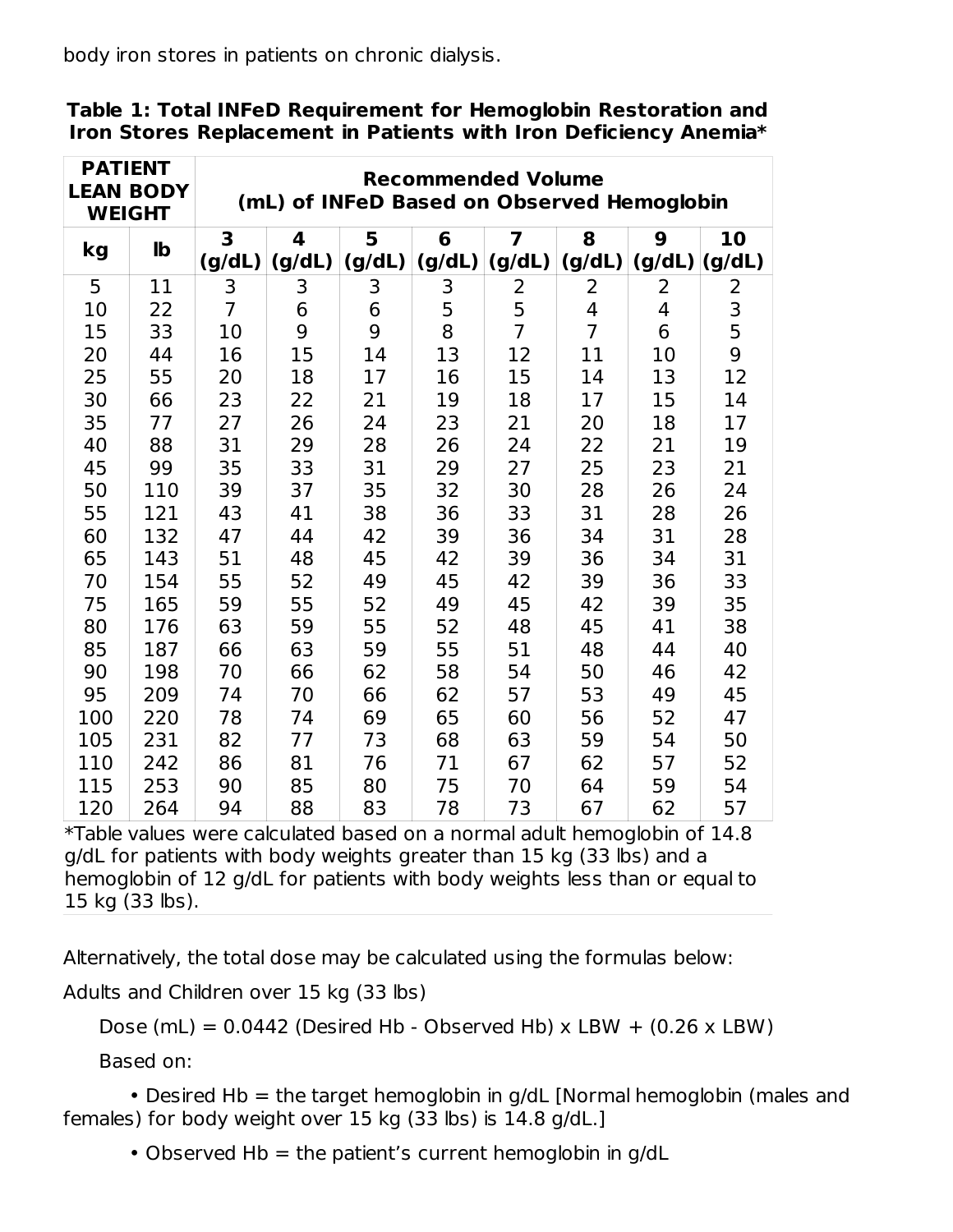• LBW = Lean body weight in kg [A patient's lean body weight (or actual body weight if less than lean body weight) should be utilized when determining dosage.] For males: LBW = 50 kg + 2.3 kg for each inch of patient's height over 5

feet

• For females: LBW = 45.5 kg + 2.3 kg for each inch of patient's height over 5 feet

• To calculate a patient's weight in kg when lbs are known:

 $\frac{weight \, in \, lbs}{2.2} = \, weight \, in \, kg$ 

Children 5 to 15 kg (11 to 33 lbs)

Otherwise, the total dose may be calculated using the formula below:

```
Dose (mL) = 0.0442 (Desired Hb - Observed Hb) x W + (0.26 x W)
```
Based on:

• Desired  $Hb =$  the target hemoglobin in g/dL [Normal hemoglobin for children with body weight of 15 kg (33 lbs) or less is 12 g/dL.]

•  $W =$  body weight in kg

• To calculate a patient's weight in kg when lbs are known:

 $\frac{weight \, in \, lbs}{2.2} = \, weight \, in \, kg$ 

# **2.3 Recommended Dosage of Iron Replacement for Blood Loss**

Calculate the INFeD dose based upon the formula below which is based upon the approximate amount of blood loss and pretreatment hematocrit.

The formula is based on the approximation that 1 mL of normocytic, normochromic red cells contains 1 mg of elemental iron.

INFeD Dose (in mL) = [Blood loss (in mL) x hematocrit]  $\div$  50 mg/mL

Example: Blood loss of 500 mL with 20% hematocrit

Replacement Iron =  $500 \times 0.20 = 100$  mg

$$
\frac{100mg}{50mg/mL} = 2mL
$$

INFeD dose volume =

## **2.4 Administration**

The total volume of INFeD required for the treatment of iron deficiency anemia is determined from Table 1 or the appropriate formula listed [see Dosage and Administration (2.2)].

The total volume of INFeD required for the treatment of iron replacement for blood loss is determined from an appropriate formula listed [see Dosage and Administration (2.3)].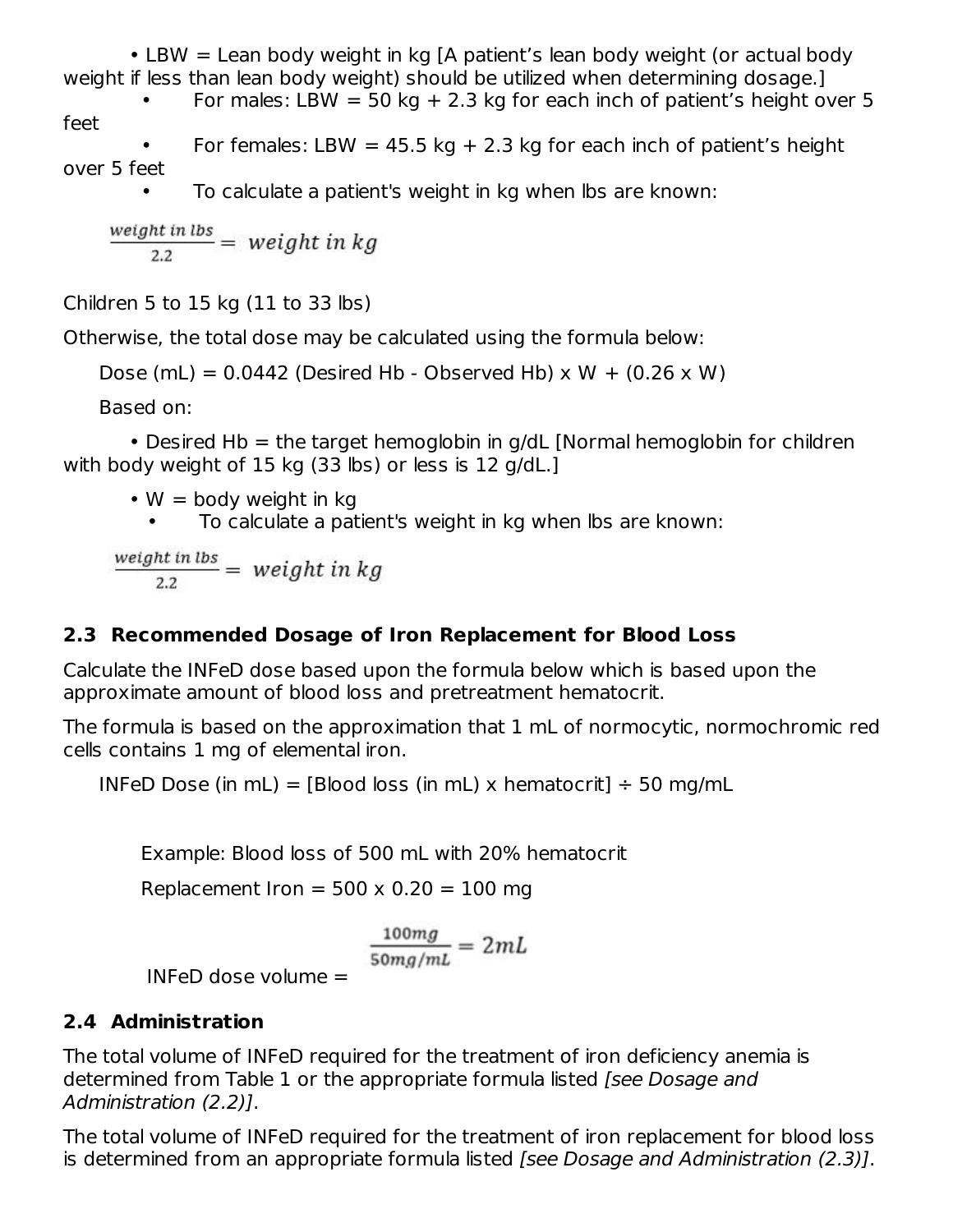**NOTE:** Do not mix INFeD with other medications or add to parenteral nutrition solutions for intravenous infusion.

Parenteral drug products should be inspected visually for particulate matter and discoloration prior to administration, whenever the solution and container permit.

Discard unused portion.

Intravenous Injection

Test Dose

Prior to the first intravenous INFeD therapeutic dose, administer an intravenous test dose of 0.5 mL [see Boxed Warning and Warnings and Precautions (5.1)]. Administer the test dose at a gradual rate over at least 30 seconds. Delay administration of the initial therapeutic INFeD dose until 1 hour or more after the test dose. If a hypersensitivity reaction occurs with the test dose, manage medically and do not administer further doses of INFeD.

INFeD is given undiluted at a **slow gradual** rate not to exceed 50 mg (1 mL) per minute.

The maximum daily dose of INFeD should not exceed 2 mL.

Intramuscular Injection

## Test Dose

Prior to the first intramuscular INFeD therapeutic dose, administer an intramuscular test dose of 0.5 mL [see Boxed Warning and Warnings and Precautions (5.1)]. Administer the test dose at a gradual rate over at least 30 seconds into the buttock. Delay administration of the initial therapeutic INFeD dose until 1 hour or more after the test dose. If a hypersensitivity reaction occurs with the test dose, manage medically and do not administer further doses of INFeD.

If no adverse reactions are observed, INFeD can be given according to the following schedule until the calculated total required dose has been reached. Each day's dose should not exceed 0.5 mL (25 mg of iron) for infants with body weight under 5 kg (11 lbs); 1 mL (50 mg of iron) for children with body weight under 10 kg (22 lbs); and 2 mL (100 mg of iron) for other patients.

The maximum daily dose of INFeD should not exceed 2 mL.

INFeD should be injected only into the muscle mass of the upper outer quadrant of the buttock - never into the arm or other exposed areas - and should be injected deeply, with a 2-inch or 3-inch 19 or 20 gauge needle. If the patient is standing, he/she should be bearing his/her weight on the leg opposite the injection site, or if in bed, he/she should be in the lateral position with injection site uppermost. To avoid injection or leakage into the subcutaneous tissue, a Z-track technique (displacement of the skin laterally prior to injection) is recommended.

# **3 DOSAGE FORMS AND STRENGTHS**

Injection: 100 mg/2 mL (50 mg/1 mL), dark brown, slightly viscous, sterile solution in single-dose vials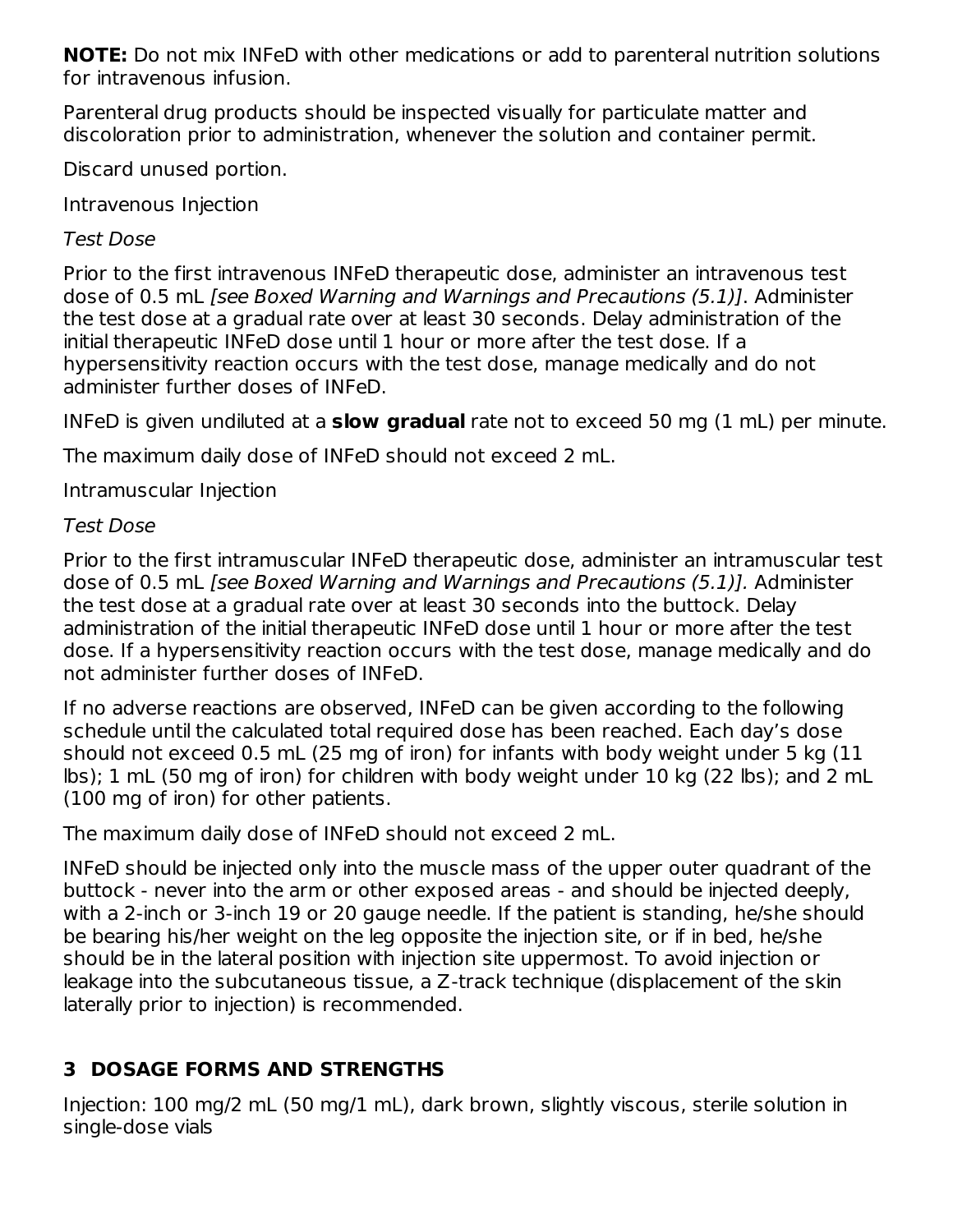## **4 CONTRAINDICATIONS**

INFeD is contraindicated in patients who have demonstrated a previous hypersensitivity to iron dextran [see Warnings and Precautions (5.1)].

# **5 WARNINGS AND PRECAUTIONS**

## **5.1 Hypersensitivity Reactions**

Serious hypersensitivity reactions, including anaphylactic-type reactions, some of which have been life-threatening and fatal, have been reported following the parenteral administration of iron dextran products, including INFeD. Such reactions have been generally characterized by sudden onset of respiratory difficulty and/or cardiovascular collapse. Fatal reactions have been reported following the test dose of iron dextran and have also occurred in situations where the test dose was tolerated.

Administer only in a setting where resuscitation equipment and medications are available. Administer a test dose of INFeD prior to the first therapeutic dose *[see Dosage and* Administration (2.4)]. Observe patients for at least one hour after the test dose before administering the remainder of the initial therapeutic dose. During all INFeD administrations, observe patients for signs or symptoms of anaphylactic-type reactions. Use INFeD only in patients in whom clinical and laboratory investigations have established an iron deficient state not amenable to oral iron therapy.

The factors that affect the risk for anaphylactic-type reactions to iron dextran products are not fully known but limited clinical data suggest the risk may be increased among patients with a history of drug allergy or multiple drug allergies. Additionally, concomitant use of angiotensin-converting enzyme inhibitor drugs may increase the risk for reactions to an iron dextran product. The extent of risk for anaphylactic-type reactions following exposure to any specific iron dextran product is unknown and may vary among the products.

If hypersensitivity reactions occur during administration, stop INFeD immediately and manage reaction medically.

## **5.2 Delayed Reactions**

Large intravenous doses, such as used with total dose infusions (TDI), have been associated with an increased incidence of adverse reactions. The adverse reactions are frequently delayed (1 to 2 days) reactions typified by one or more of the following symptoms: arthralgia, backache, chills, dizziness, moderate to high fever, headache, malaise, myalgia, nausea, and vomiting. The onset is usually 24 to 48 hours after administration and symptoms generally subside within 3 to 4 days. The etiology of these reactions is not known. Do not exceed a total daily dose of 2 mL undiluted INFeD.

## **5.3 Increased Risk of Toxicity in Patients with Underlying Conditions**

Monitor for iron toxicity when INFeD is used in patients with serious impairment of liver function. It should not be used during the acute phase of infectious kidney disease.

Adverse reactions experienced following administration of INFeD may exacerbate cardiovascular complications in patients with pre-existing cardiovascular disease.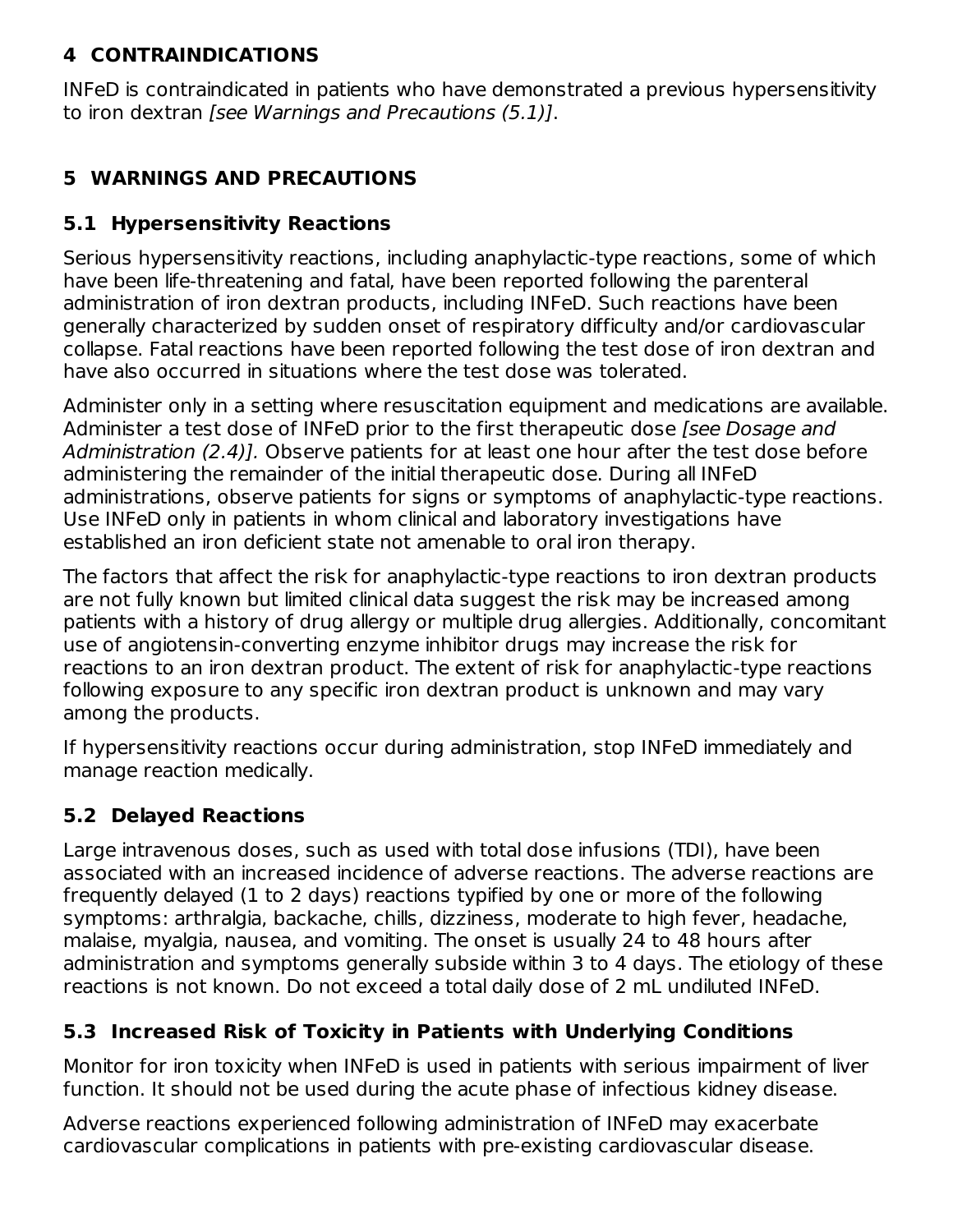Patients with rheumatoid arthritis may have an acute exacerbation of joint pain and swelling following the administration of INFeD.

Patients with a history of significant allergies and/or asthma may have an increased risk of hypersensitivity reactions [see Dosage and Administration (5.1)].

# **5.4 Iron Overload**

Excessive therapy with parenteral iron can lead to excess storage of iron with the possibility of iatrogenic hemosiderosis. All adult and pediatric patients receiving INFeD require periodic monitoring of hematologic and iron parameters (hemoglobin, hematocrit, serum ferritin and transferrin saturation). Do not administer INFeD to patients with evidence of iron overload.

# **6 ADVERSE REACTIONS**

The following clinically significant adverse reactions are described elsewhere in the labeling:

- Hypersensitivity Reactions [see Warnings and Precautions (5.1)]
- Delayed Reactions [see Warnings and Precautions (5.2)]
- Increased Risk of Toxicity in Patients with Underlying Conditions *[see Warnings and* Precautions (5.3)]
- Iron Overload [see Warnings and Precautions (5.4)]
- Fetal bradycardia [see Use in Specific Populations (8.1)]

The following adverse reactions associated with the use of INFeD were identified in clinical studies or postmarketing reports. Because some of these reactions were reported voluntarily from a population of uncertain size, it is not always possible to reliably estimate their frequency or establish a causal relationship to drug exposure.

Blood and lymphatic system disorders: Leukocytosis, lymphadenopathy.

Cardiac disorders: Cardiac arrest, tachycardia, bradycardia, arrhythmias.

Gastrointestinal disorders: Abdominal pain, nausea, vomiting, diarrhea.

General disorders and administration site conditions: chest pain, chest tightness, weakness, malaise, febrile episodes, chills, shivering, sterile abscess, atrophy/fibrosis (intramuscular injection site), brown skin and/or underlying tissue discoloration (staining), soreness or pain at or near intramuscular injection sites, swelling, inflammation.

Musculoskeletal and connective tissue disorders: Arthralgia, arthritis (may represent reactivation in patients with quiescent rheumatoid arthritis - [see Warnings and Precautions (5.3)], myalgia, backache.

Nervous system disorders: Convulsions, seizures, syncope, headache, unresponsiveness, paresthesia, dizziness, numbness, unconsciousness, altered taste.

Psychiatric disorders: Disorientation

Respiratory, thoracic and mediastinal disorders: Respiratory arrest, dyspnea, bronchospasm, wheezing.

Renal and urinary disorders: Hematuria.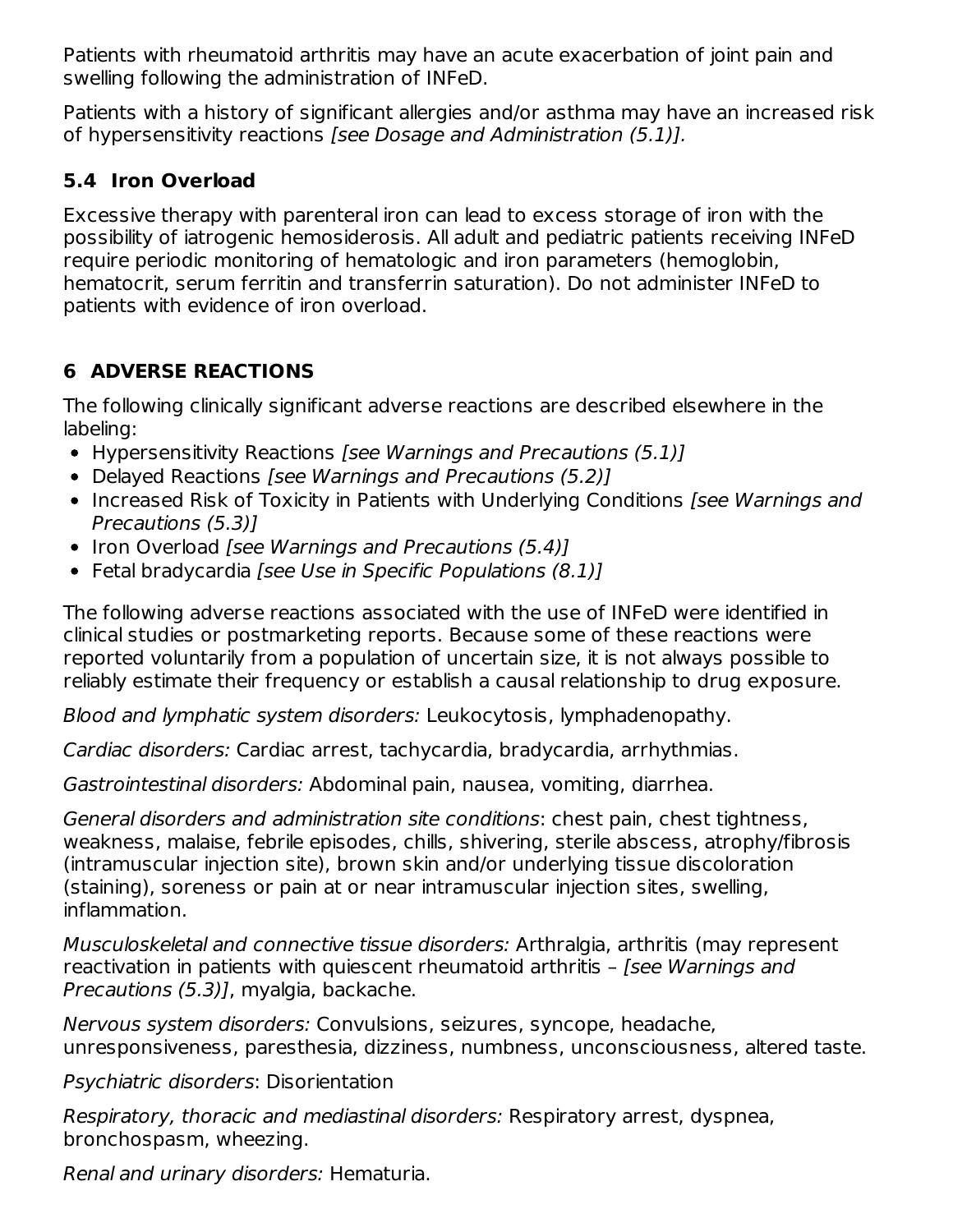Skin and subcutaneous disorders: Urticaria, pruritus, purpura, rash, sweating.

Vascular disorders: Cyanosis, shock, hypertension, hypotension, flushing (flushing and hypotension may occur from too rapid injections by the intravenous route), local phlebitis at or near intravenous injection site.

# **7 DRUG INTERACTIONS**

# **7.1 Drug/Laboratory Test Interactions**

Drug interactions involving INFeD have not been studied.

Concomitant use of angiotensin-converting enzyme inhibitor drugs may increase the risk for anaphylactic-type reactions to an iron dextran product.

Large doses of iron dextran (5 mL or more) have been reported to give a brown color to serum from a blood sample drawn 4 hours after administration.

INFeD may cause falsely elevated values of serum bilirubin and falsely decreased values of serum calcium.

Serum iron determinations (especially by colorimetric assays) may not be meaningful for 3 weeks following the administration of INFeD.

Examination of the bone marrow for iron stores may not be meaningful for prolonged periods following iron dextran therapy because residual iron dextran may remain in the reticuloendothelial cells.

Bone scans involving 99m Tc-diphosphonate have been reported to show a dense, crescentic area of activity in the buttocks, following the contour of the iliac crest, 1 to 6 days after intramuscular injections of INFeD.

Bone scans with 99m Tc-labeled bone seeking agents, in the presence of high serum ferritin levels or following INFeD infusions, have been reported to show reduction of bony uptake, marked renal activity, and excessive blood pool and soft tissue accumulation.

# **8 USE IN SPECIFIC POPULATIONS**

# **8.1 Pregnancy**

## Risk Summary

Parenteral iron administration may be associated with hypersensitivity reactions [see Warnings and Precautions (5.1)], which may have serious consequences, such as fetal bradycardia (see Clinical Considerations). Advise pregnant persons of the potential risk to the fetus. Available data from postmarketing reports with iron dextran use in pregnancy are insufficient to assess the risk of major birth defects or miscarriage. There are risks to the pregnant person and fetus associated with untreated iron deficiency anemia in pregnancy (see Clinical Considerations). Iron dextran has been shown to be teratogenic and embryocidal in mice, rats, rabbits, dogs, and monkeys when given in doses of about 3 times the maximum human dose.

The estimated background risk of major birth defects and miscarriage for the indicated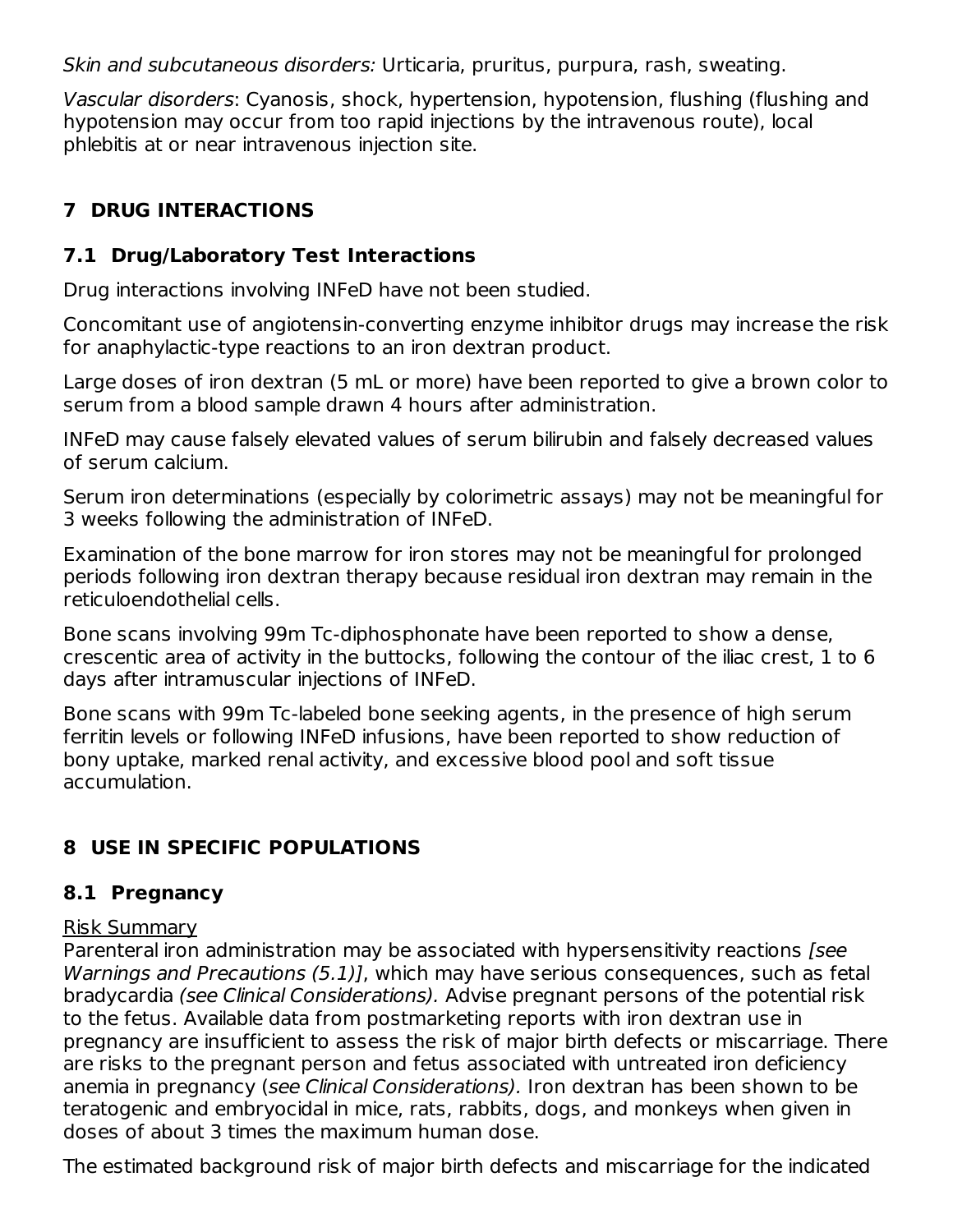population is unknown. All pregnancies have a background risk of birth defects, loss, or other adverse outcomes. In the U.S. general population, the estimated background risk of major birth defects and miscarriage in clinically recognized pregnancies is 2-4% and 15-20%, respectively.

## Clinical Considerations

# Disease-Associated Maternal and/or Embryo/Fetal Risk

Untreated iron deficiency anemia (IDA) in pregnancy is associated with adverse maternal outcomes such as post-partum anemia. Adverse pregnancy outcomes associated with IDA include increased risk for preterm delivery and low birth weight.

# Fetal/Neonatal Adverse Reactions

Severe adverse reactions including circulatory failure (severe hypotension, shock including in the context of anaphylactic reaction) may occur in pregnant persons with intravenous iron administration (such as INFeD) which may have serious consequences on the fetus such as fetal bradycardia, especially during the second and third trimester.

## Data

### Animal Data

No consistent adverse fetal effects were observed in mice, rats, rabbits, dogs, and monkeys at doses of 50 mg iron/kg or less. Fetal and maternal toxicity has been reported in monkeys at a total intravenous dose of 90 mg iron/kg over a 14 day period. Similar effects were observed in mice and rats on administration of a single dose of 125 mg iron/kg. Fetal abnormalities in rats and dogs were observed at doses of 250 mg iron/kg and higher. The animals used in these tests were not iron deficient.

# **8.2 Lactation**

## Risk Summary

Trace amounts of unmetabolized iron dextran are present in human milk. There are no data on the effects of iron dextran in breastfed infants or effects on milk production. The development and health benefits of breastfeeding should be considered along with the mother's clinical need for INFeD in addition to any potential adverse effects on the breastfed child from the drug or from the underlying maternal condition.

# **8.4 Pediatric Use**

INFeD is not recommended for use in infants under 4 months of age (see Dosage and Administration (2.2)].

Reports in the literature from countries outside the United States (in particular, New Zealand) have suggested that the use of intramuscular iron dextran in neonates has been associated with an increased incidence of gram-negative sepsis, primarily due to E. Coli.

# **10 OVERDOSAGE**

Excessive dosages of INFeD may lead to accumulation of iron in storage sites potentially leading to hemosiderosis. Do not administer INFeD to patients with iron overload [see Warnings and Precautions (5.4)]. INFeD is not removed by hemodialysis [see Clinical Pharmacology (12.3)].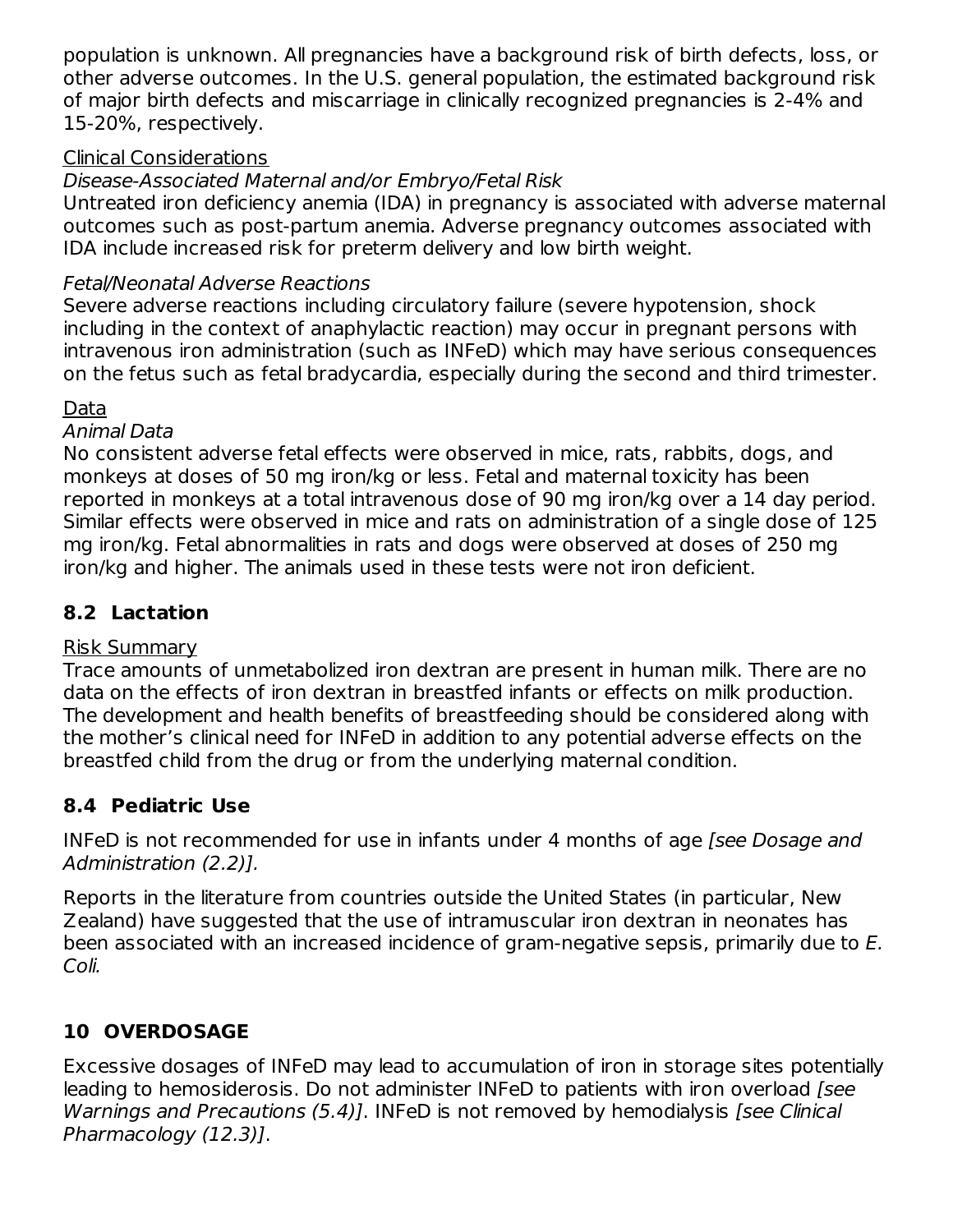# **11 DESCRIPTION**

INFeD (iron dextran injection USP) is an iron replacement product provided as a dark brown, slightly viscous sterile liquid complex of ferric hydroxide and dextran for intravenous or intramuscular use.

Each mL contains the equivalent of 50 mg of elemental iron (as an iron dextran complex), approximately 0.9% sodium chloride, in water for injection. Sodium hydroxide and/or hydrochloric acid may have been used to adjust pH. The pH of the solution is between 4.5 to 7.0.

# **12 CLINICAL PHARMACOLOGY**

## **12.1 Mechanism of Action**

The circulating iron released from iron dextran, which is subject to physiological control, replenishes hemoglobin and depleted iron stores.

## **12.2 Pharmacodynamics**

Changes in serum ferritin levels represent the changes in calculated cellular non-heme iron levels. After administration of iron dextran, evidence of a therapeutic response can be seen as an increase in the reticulocyte count.

## **12.3 Pharmacokinetics**

Following intramuscular injection, INFeD is absorbed within 72 hours with any remaining iron absorbed over the ensuing 3 to 4 weeks. Various studies involving intravenously administered <sup>59</sup>Fe iron dextran to iron deficient subjects, some of whom had coexisting disease, have yielded half-life values ranging from 5 hours to more than 20 hours. The 5 hour value was determined for <sup>59</sup>Fe iron dextran from a study that used laboratory methods to separate the circulating <sup>59</sup>Fe iron dextran from the transferrin bound <sup>59</sup>Fe. The 20 hour value reflects a half-life determined by measuring total <sup>59</sup>Fe, both circulating and bound. It should be understood that these half-life values do not represent clearance of iron from the body. Serum ferritin peaks approximately 7 to 9 days after an intravenous dose of INFeD and returns to baseline after about 3 weeks.

### Absorption

Following intramuscular administration, INFeD is absorbed from the injection site into the capillaries and the lymphatic system.

### **Distribution**

The circulating iron is bound to the available protein moieties to form hemosiderin or ferritin, or to a lesser extent to transferrin.

### Elimination

The half-life of free iron in the plasma circulation is approximately 5 hours. The half-life of total iron, including both circulating and bound, is approximately 20 hours. These half-life values do not represent clearance of iron from the body.

### Metabolism

Following administration of INFeD, circulating iron dextran is split by the cells of the reticuloendothelial system into its components of iron and dextran.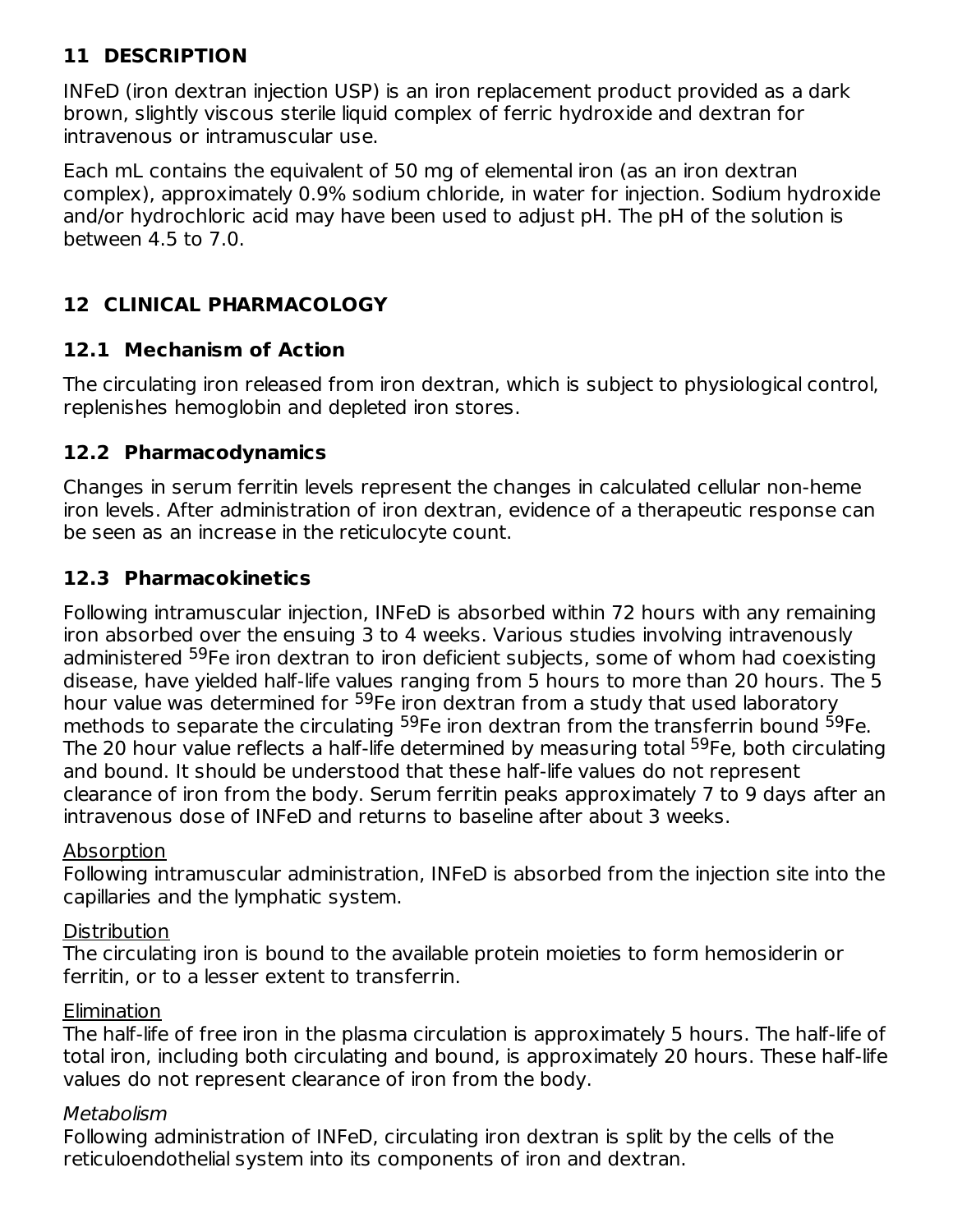### Excretion

Negligible amounts of iron are lost via the urinary or alimentary pathways after administration of iron dextran. Dextran, a polyglucose, is either metabolized or excreted.

### Specific Populations

### Patients with Renal Impairment

In vitro studies have shown that removal of iron dextran by dialysis is negligible. Six different dialyzer membranes were investigated (polysulfone, cuprophane, cellulose acetate, cellulose triacetate, polymethylmethacrylate and polyacrylonitrile), including those considered high efficiency and high flux.

# **13 NONCLINICAL TOXICOLOGY**

## **13.1 Carcinogenesis, Mutagenesis, Impairment of Fertility**

### Carcinogenesis

The intramuscular injection of iron-carbohydrate complexes may be associated with an increased risk of carcinogenesis. In mice, rats, rabbits, and possibly hamsters, it has been demonstrated that these complexes may produce sarcoma following repeated administration of large or small doses of iron-carbohydrate complexes at a single injection site. There have been several reports in the literature describing tumors at the injection site in humans who had previously received intramuscular injections of ironcarbohydrate complexes.

# **16 HOW SUPPLIED/STORAGE AND HANDLING**

## **16.1 How Supplied**

INFeD (iron dextran injection USP) containing 50 mg of elemental iron per mL, is available as a dark brown, slightly viscous, sterile solution in 2 mL single-dose amber vials in cartons of 10 (NDC 0023-6082-10).

## **16.2 Stability and Storage**

Store at 20°C to 25°C (68°F to 77°F); excursions permitted to 15°C to 30°C (59°F to 86°F). [See USP Controlled Room Temperature].

# **17 PATIENT COUNSELING INFORMATION**

### Hypersensitivity Reactions

Question patients regarding any prior history of reactions to parenteral iron products. Advise patients to immediately report any symptoms of hypersensitivity that develop during and following INFeD administration such as arthralgia, backache, chills, dizziness, moderate to high fever, headache, malaise, myalgia, nausea, and vomiting [see Warnings] and Precautions (5.1)].

### Delayed Reactions

Advise patients that delayed reactions can occur and that these must be reported to their healthcare provider immediately [see Warnings and Precautions (5.2)].

### Increased Risk of Toxicity in Patients with Underlying Conditions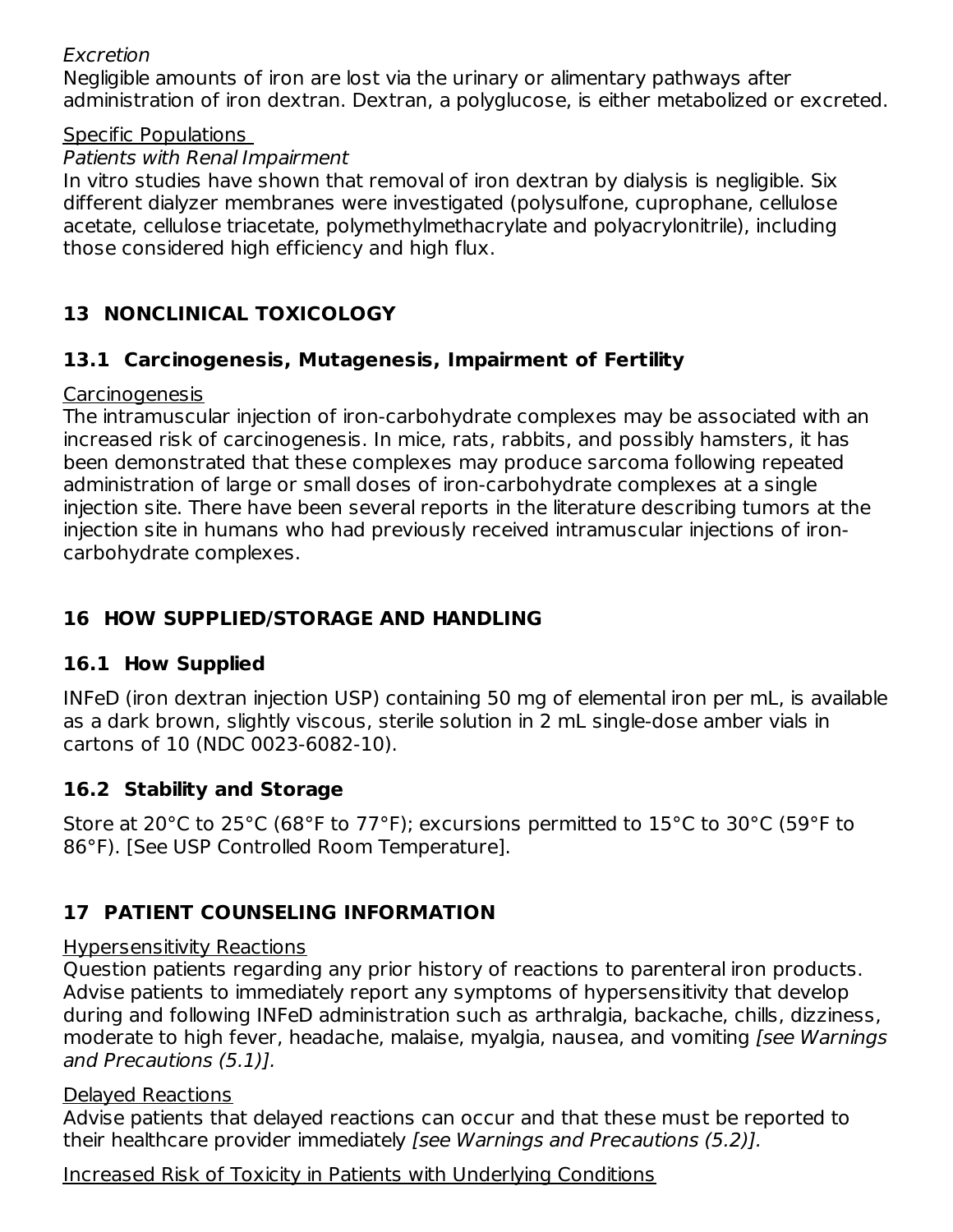Advise patients to inform their healthcare provider if any liver impairment is identified as this may cause iron toxicity. Advise patients to consult their healthcare provider should they start to show symptoms of acute kidney infection as INFeD should not be used [see Warnings and Precautions (5.3)].

Advise patients with pre-existing cardiovascular disease and rheumatoid arthritis that INFeD administration may exacerbate symptoms and to contact their healthcare provider if any symptoms occur [see Warnings and Precautions (5.3)].

Advise patients with history of significant allergies and/or asthma to inform their healthcare provider as the risk of hypersensitivity reactions may be increased [see Warnings and Precautions (5.3)].

#### Iron Overload

Advise the patient to consult a healthcare provider before taking any other iron containing products as this may cause serious side effects [see Warnings and Precautions (5.4)].

#### Pregnancy

Advise pregnant persons about the risk of hypersensitivity reactions which may have serious consequences for the fetus *[see Use in Specific Populations (8.1)]*.

For all medical inquiries contact: Allergan Medical Communications 1-800-678-1605

Manufactured By: Patheon Italia S.p.A. Ferentino, Italy 03013

Distributed By: Allergan USA, Inc. Madison, NJ 07940

© 2021 Allergan. All rights reserved. INFeD $^\circledR$  is a registered trademark of Allergan Sales, LLC.

v5.0USPI6082

### **PRINCIPAL DISPLAY PANEL**

NDC 0023-6082-10 INFeD (Iron Dextran Injection USP) 100 mg elemental iron/ 2 mL (50 mg/mL) for intramuscular or intravenous use Rx Only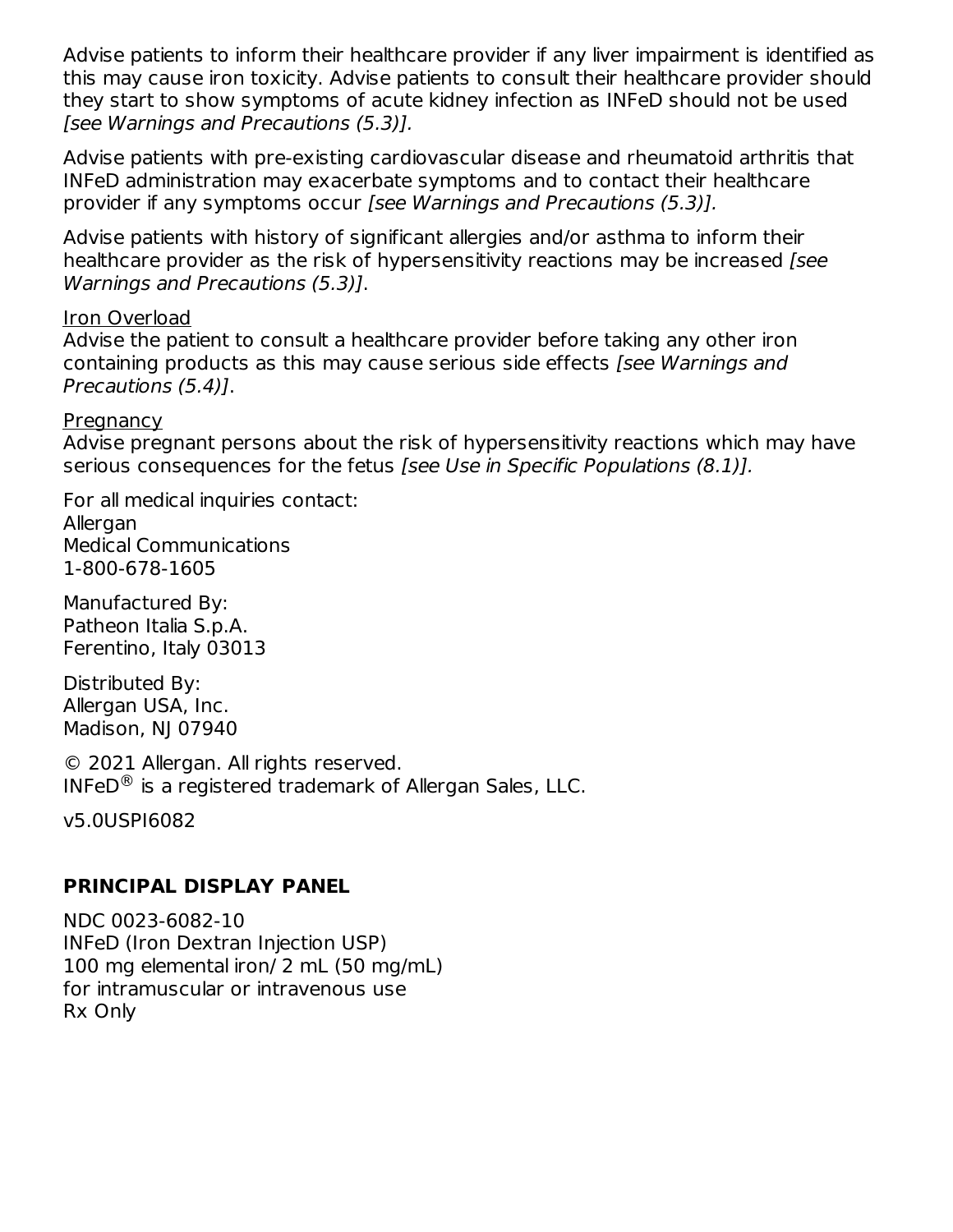

|                                                                   | <b>INFED</b>                        |                            |                                                           |                           |                                       |  |                                     |  |  |
|-------------------------------------------------------------------|-------------------------------------|----------------------------|-----------------------------------------------------------|---------------------------|---------------------------------------|--|-------------------------------------|--|--|
|                                                                   | iron dextran injection              |                            |                                                           |                           |                                       |  |                                     |  |  |
|                                                                   |                                     |                            |                                                           |                           |                                       |  |                                     |  |  |
| <b>Product Information</b>                                        |                                     |                            |                                                           |                           |                                       |  |                                     |  |  |
|                                                                   | <b>Product Type</b>                 |                            | <b>HUMAN PRESCRIPTION DRUG</b>                            | <b>Item Code (Source)</b> |                                       |  | NDC:0023-6082                       |  |  |
|                                                                   | <b>Route of Administration</b>      |                            | INTRAMUSCULAR, INTRAVENOUS                                |                           |                                       |  |                                     |  |  |
|                                                                   |                                     |                            |                                                           |                           |                                       |  |                                     |  |  |
| <b>Active Ingredient/Active Moiety</b>                            |                                     |                            |                                                           |                           |                                       |  |                                     |  |  |
|                                                                   | <b>Ingredient Name</b>              |                            |                                                           |                           | <b>Basis of Strength</b>              |  | <b>Strength</b>                     |  |  |
| IRON DEXTRAN (UNII: 95HR524N2M) (FERRIC CATION - UNII:9104LML611) |                                     |                            |                                                           |                           | <b>FERRIC CATION</b>                  |  | 50 mg in 1 mL                       |  |  |
|                                                                   |                                     |                            |                                                           |                           |                                       |  |                                     |  |  |
|                                                                   | <b>Inactive Ingredients</b>         |                            |                                                           |                           |                                       |  |                                     |  |  |
|                                                                   |                                     |                            | <b>Ingredient Name</b>                                    |                           |                                       |  | <b>Strength</b>                     |  |  |
| SODIUM HYDROXIDE (UNII: 55X04QC32I)                               |                                     |                            |                                                           |                           |                                       |  |                                     |  |  |
|                                                                   |                                     |                            |                                                           |                           |                                       |  |                                     |  |  |
| <b>Packaging</b>                                                  |                                     |                            |                                                           |                           |                                       |  |                                     |  |  |
| #                                                                 | <b>Item Code</b>                    |                            | <b>Package Description</b>                                |                           | <b>Marketing Start</b><br><b>Date</b> |  | <b>Marketing End</b><br><b>Date</b> |  |  |
| $\mathbf{1}$                                                      | NDC:0023-<br>6082-10                | 10 in 1 CARTON             |                                                           |                           | 04/29/1974                            |  |                                     |  |  |
| 1                                                                 |                                     | <b>Combination Product</b> | 2 mL in 1 VIAL, SINGLE-DOSE; Type 0: Not a                |                           |                                       |  |                                     |  |  |
|                                                                   |                                     |                            |                                                           |                           |                                       |  |                                     |  |  |
|                                                                   |                                     |                            |                                                           |                           |                                       |  |                                     |  |  |
| <b>Marketing Information</b>                                      |                                     |                            |                                                           |                           |                                       |  |                                     |  |  |
|                                                                   | <b>Marketing</b><br><b>Category</b> |                            | <b>Application Number or Monograph</b><br><b>Citation</b> |                           | <b>Marketing Start</b><br>Date        |  | <b>Marketing End</b><br>Date        |  |  |
| <b>NDA</b>                                                        |                                     | NDA017441                  |                                                           |                           | 04/29/1974                            |  |                                     |  |  |
|                                                                   |                                     |                            |                                                           |                           |                                       |  |                                     |  |  |